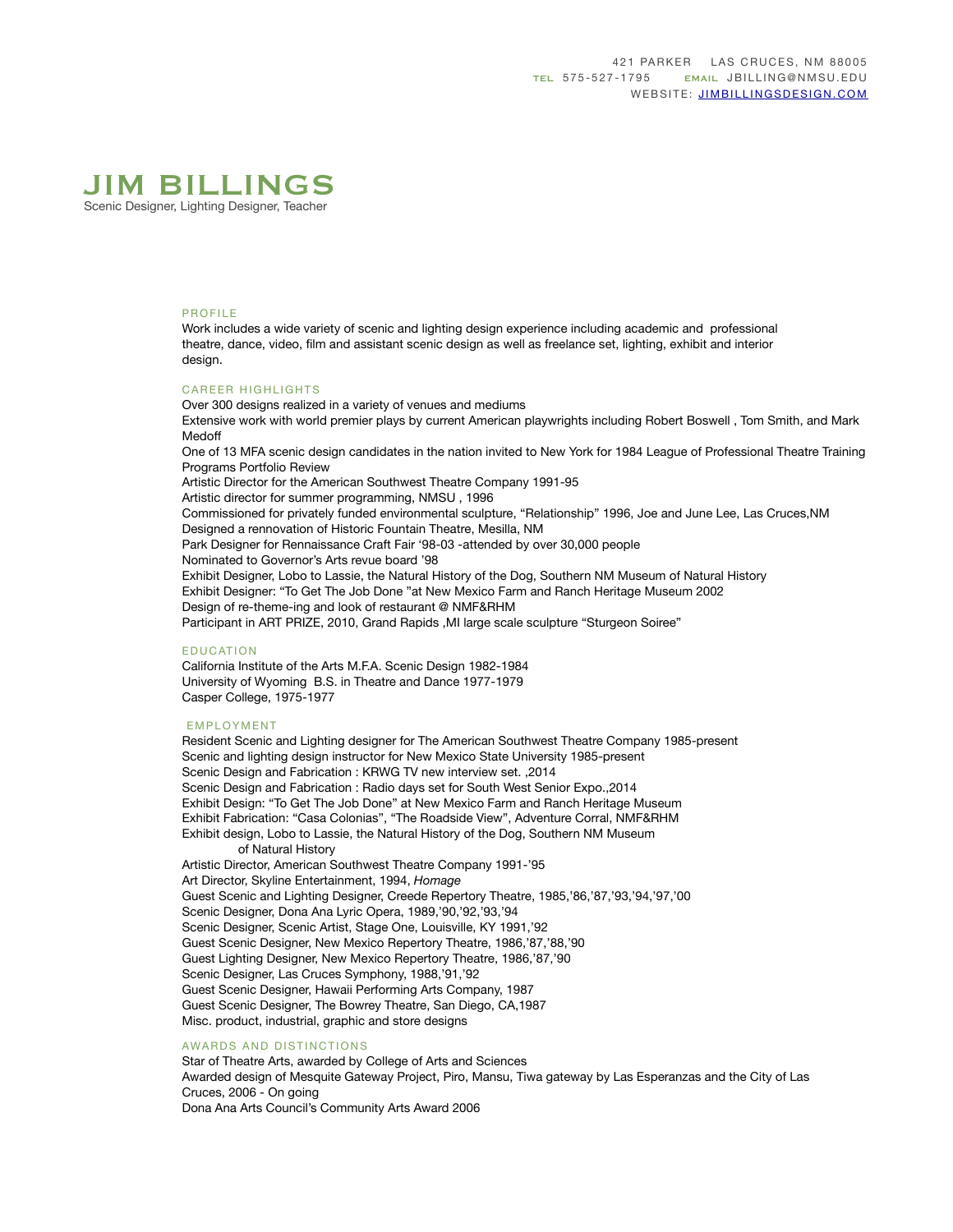Ralph B. Crouch Award for outstanding contributions to the NMSU community President of Dona Ana Arts Council '02-03 Chair, Rio Grande Theatre Steering Committee ( DAAC ) Created and maintained 10 seat - networked classroom for the creation of computer graphics courses - NMSU League of Professional Theatre Training Programs portfolio review, 1984 . Founder, Artistic Director, Stage III Community Theatre, Casper ,Wy 1980-82 Sole proprietor, Design inK, a design company. Class I, II, III and IV laser certification. Departmental Award for Excellence in Technical Theatre, University of Wyoming, 1977-79 Full assistantship, California Institute of the Arts Exhibit: To Get The Job Done awarded National History Award 2002

#### COURSES TAUGHT

## **Scenic**

Scenic design Advanced scenic design Problems in design Scene painting Model making Rendering techniques Portfolio preparation Computer Sceno-graphics Advanced Computer Sceno-graphics

#### **Lighting**

Fundamentals of lighting design Advanced lighting design Problems in lighting design Lighting Practicum

## **Other Theatre**

Theatre production Introduction to theatre Theatre practicum Senior seminar

## **Guest lecturer**

ME 166 introduction to design performance art introduction to theatre script analysis directing

Distinguished member, Teaching Academy, 2005-2006 appointment to Graduate Faculty 2008-2016

My teaching approach in design classes is a student driven classroom which through a series of projects, leads the student through a series of discoveries while informing and building skills.

#### COMMITTEE SERVICE

Member, Recruitment, retention and outreach committee 2005-present Chair, scholarship committee 1994-2005 member , scholarship committee 1991-present chair , season selection committee 1991-95 member , season selection committee 1987-99 Served on virtually every departmental search committee 1988-present Served as outside member on four Art Department MFA thesis committees. Student Academic Advisor 1985-present Member, CMI development Building Committee, New Performing Arts Complex – NMSU